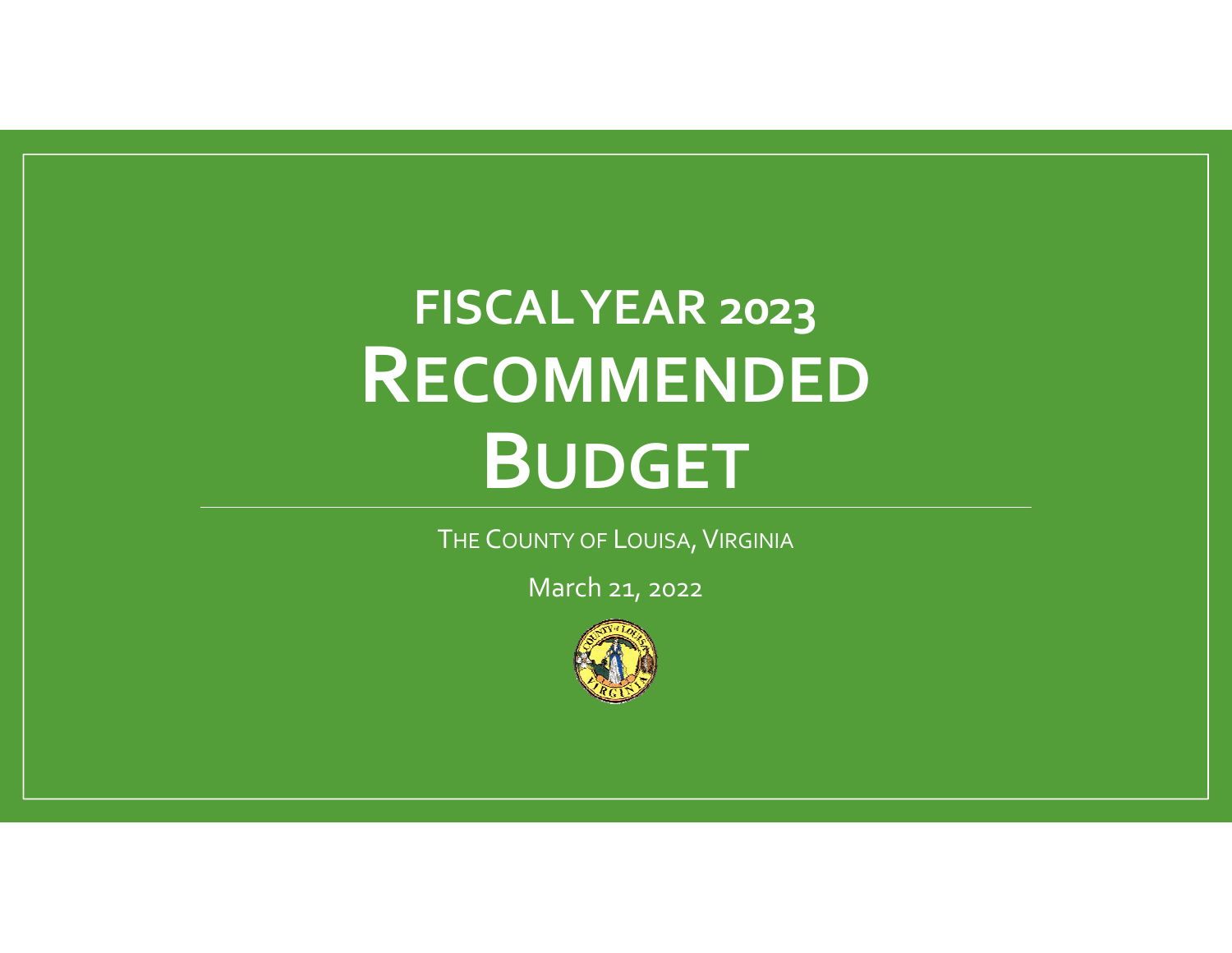## Summary

- Total Budget: \$146.1M • Operating Expenses:  $$13.8M$  / +11.45% • Revenues:  $$16.1M$  $$16.1M / +12.9\%$ • No tax rate increase:  $\blacksquare$  \$0.00M  $$0.00M / +0.0\%$ • Operating Surplus:  $$6.6M$ • Capital Projects Total:  $$10.9M$
- Available Funding to meet Budget Needs
	- Unrestricted fund balance of \$9.97M
	- Long‐Term Projects Capital Reserves of \$8.26M
	- Long‐Term School Capital Reserves of \$3.13M

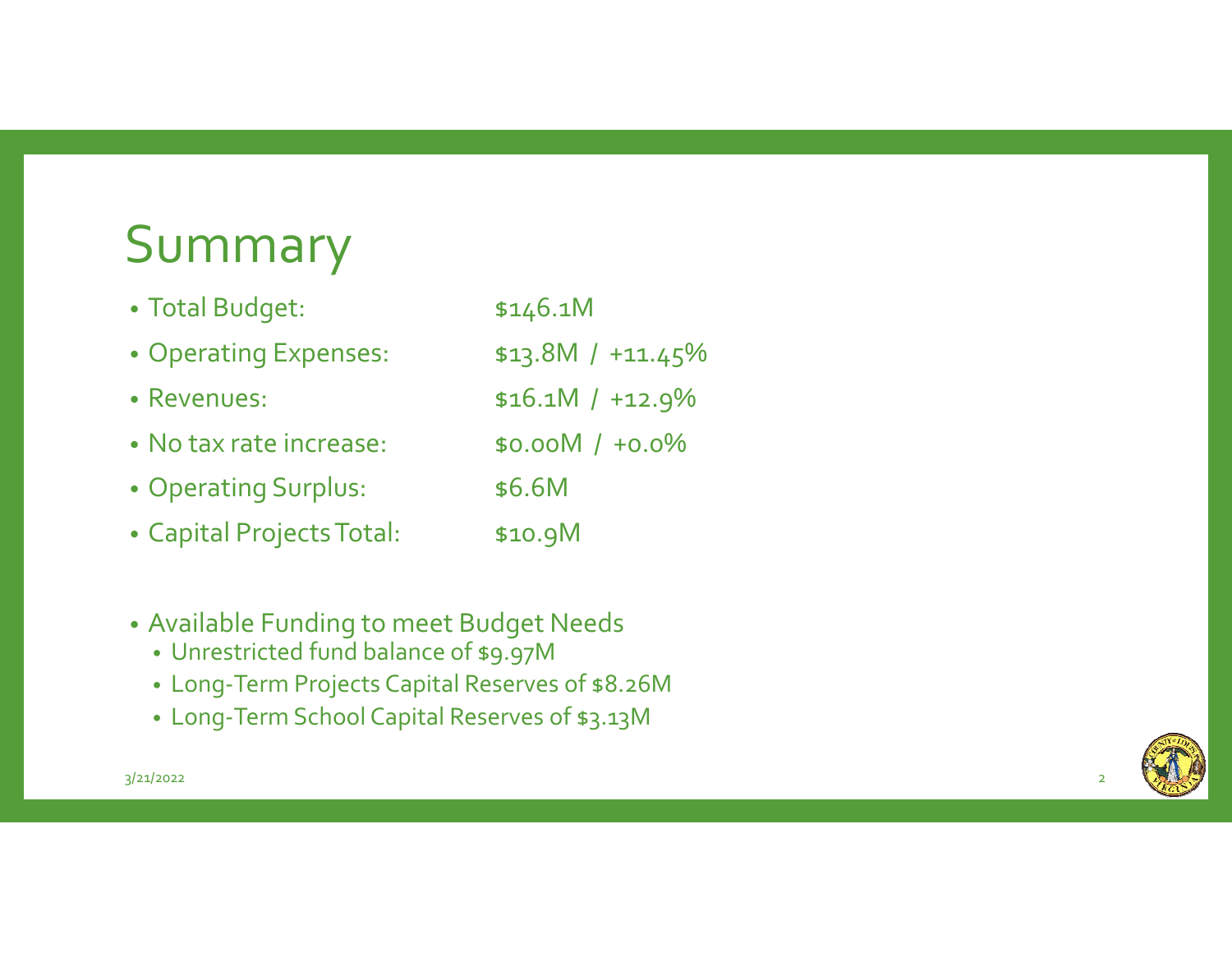|                                              | <b>Fiscal Year</b> |               |    |                |             |            |             |
|----------------------------------------------|--------------------|---------------|----|----------------|-------------|------------|-------------|
|                                              |                    | <b>FY2022</b> |    | <b>FY2023</b>  |             |            |             |
| <b>Revenues</b>                              |                    | <b>Budget</b> |    | <b>Adopted</b> |             | Inc./Dec.  | $%$ Chg.    |
| <b>General Property Taxes</b>                | \$                 | 67,890,149    | \$ | 75,493,718     | \$          | 7,603,569  | 11.20%      |
| <b>Other Local Taxes</b>                     |                    | 10,160,000    |    | 11,485,000     |             | 1,325,000  | 13.04%      |
| Permits, Privilege Fees and Licenses         |                    | 613,000       |    | 1,031,000      |             | 418,000    | 68.19%      |
| <b>Fines and Forfeitures</b>                 |                    | 70,000        |    | 70,000         |             |            | $0.00\%$    |
| Revenue from the Use of Money and Property   |                    | 805,000       |    | 562,000        |             | (243,000)  | $-30.19%$   |
| <b>Charges for Services</b>                  |                    | 5,123,293     |    | 5,847,109      |             | 723,816    | 14.13%      |
| Miscellaneous                                |                    | 190,000       |    | 190,000        |             |            | $0.00\%$    |
| <b>Recovered Costs</b>                       |                    | 120,000       |    | 140,000        |             | 20,000     | 16.67%      |
| Intergovernmental                            |                    | 40,664,121    |    | 46,974,951     |             | 6,310,830  | 15.52%      |
| CIP Bond Revenue/Borrowed Funds              |                    |               |    |                |             |            | $\#$ DIV/0! |
| <b>TOTAL REVENUES</b>                        | \$                 | 125,635,563   |    | \$141,793,778  | S           | 16,158,215 | 12.86%      |
| Fund Balance - Usage of / (Surplus Added to) | \$                 | 3,193,403     | \$ | 4,270,367      |             |            |             |
| <b>TOTAL RESOURCES</b>                       |                    | \$128,828,966 |    | \$146,064,145  |             |            |             |
| <b>Expenditures</b>                          |                    |               |    |                |             |            |             |
| <b>General Government Administration</b>     | \$                 | 4,038,254     | \$ | 4,565,444      | \$          | 527,190    | 13.05%      |
| <b>Judicial Administration</b>               |                    | 2,373,377     |    | 2,735,954      |             | 362,577    | 15.28%      |
| <b>Public Safety</b>                         |                    | 16,407,069    |    | 19,455,307     |             | 3,048,238  | 18.58%      |
| <b>General Services</b>                      |                    | 4,338,874     |    | 4,913,433      |             | 574,560    | 13.24%      |
| <b>Health and Welfare</b>                    |                    | 11,426,943    |    | 11,959,249     |             | 532,306    | 4.66%       |
| Education                                    |                    | 73,289,470    |    | 81,765,681     |             | 8,476,211  | 11.57%      |
| Parks, Recreation, and Cultural              |                    | 1,647,804     |    | 1,644,727      |             | (3,077)    | $-0.19%$    |
| <b>Community Development</b>                 |                    | 1,887,085     |    | 2,281,922      |             | 394,836    | 20.92%      |
| Non-departmental                             |                    | 853,000       |    | 760,000        |             | (93,000)   | $-10.90\%$  |
| Debt Service                                 |                    | 5,152,250     |    | 5,141,454      |             | (10,796)   | $-0.21%$    |
| <b>Capital Projects</b>                      |                    | 7,414,840     |    | 10,840,975     |             | 3,426,135  | 46.21%      |
| <b>TOTAL EXPENDITURES</b>                    |                    | \$128,828,966 |    | \$146,064,145  | $\mathbf S$ | 17,235,180 | 13.38%      |

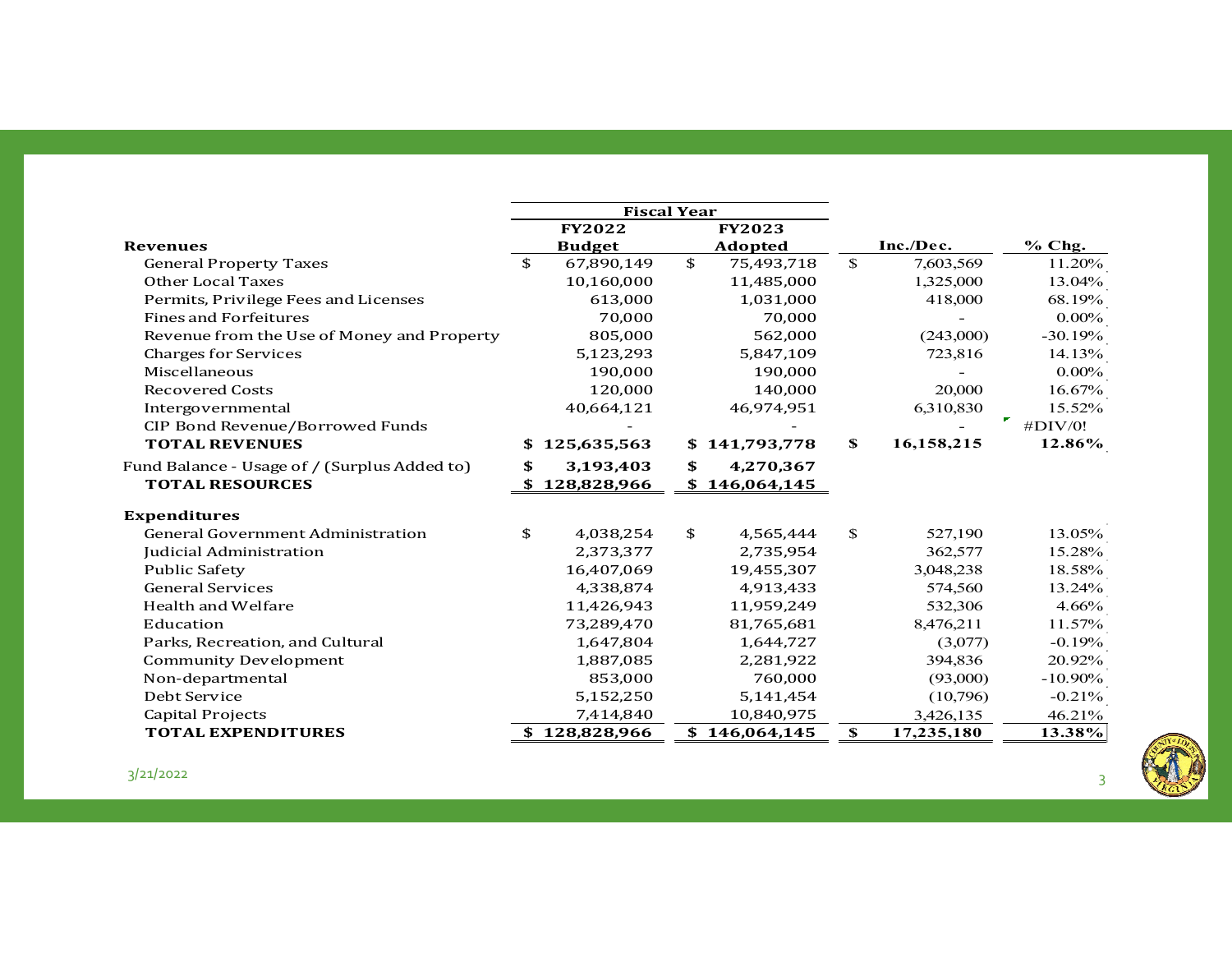

- General Property Taxes
- Other Local Taxes
- **Permits, Privilege Fees and Licenses**
- Fines and Forfeitures
- Revenue from the Use of Money and Property
- **Charges for Services**
- Miscellaneous
- 
- Intergovernmental

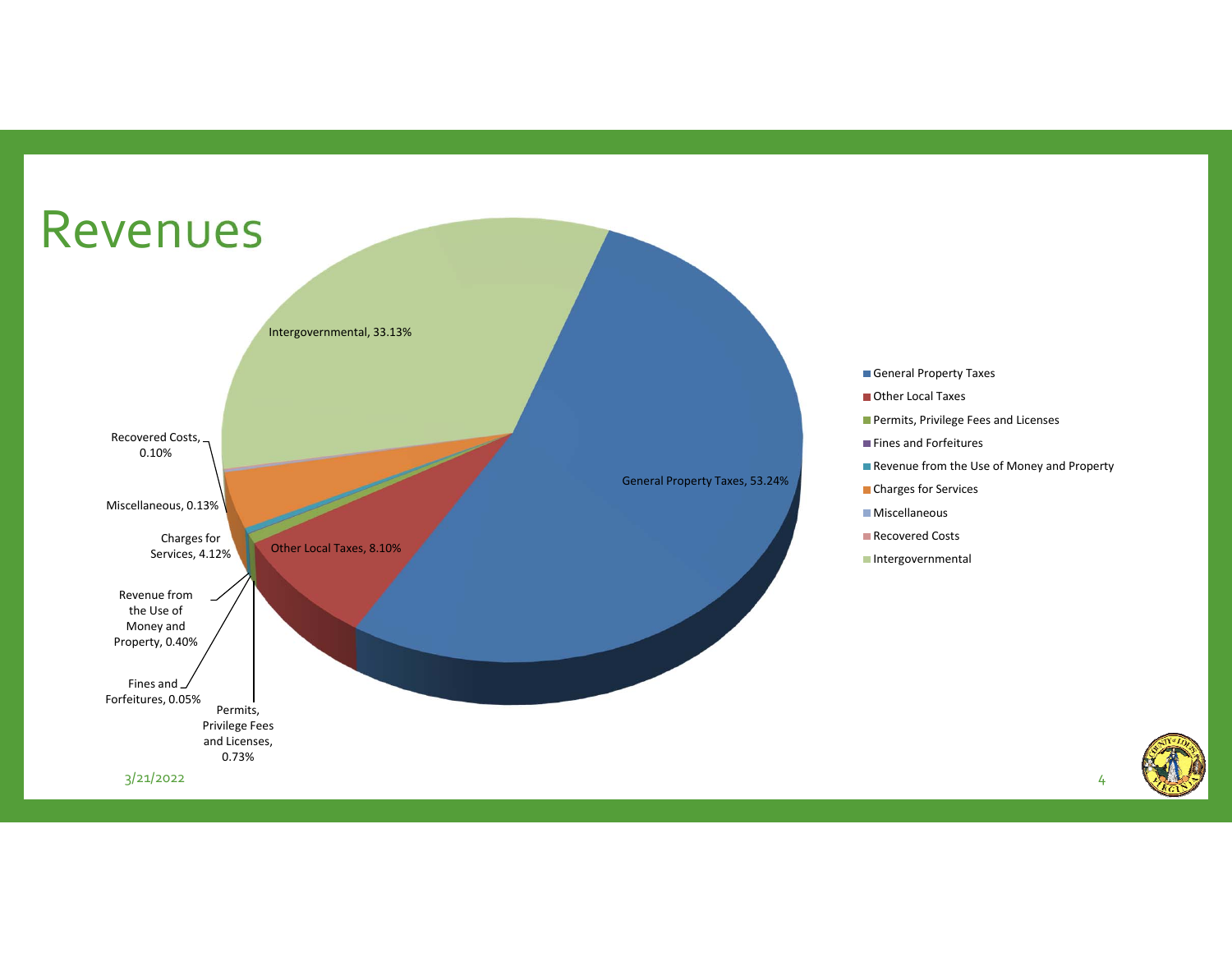## Revenue Highlights

- General Property Revenue: 11.2% Increase (\$7.6M)
- Other LocalTaxes (Includes SalesTaxes): 15.02% Increase (1.3M)
- Building Permits & Fees: 96% Increase (408K)
- Revenue Recovery Fees: 20% Increase (\$300K)
- Parks & Rec Revenues: 53% Increase (\$160K)
- CSA Revenues (State): 13.2% Increase (\$250K)
- DHS Revenues (State): 6.6% Increase (\$300K)
- Revenue from Use of Money & Property: ‐30.2% Decrease (\$243K)
- LCPS Revenues: \$5.5M Increase (Includes increased federal gran<sup>t</sup> revenues)
	- Total Revenue Increase: 12.9% (\$16.1M)

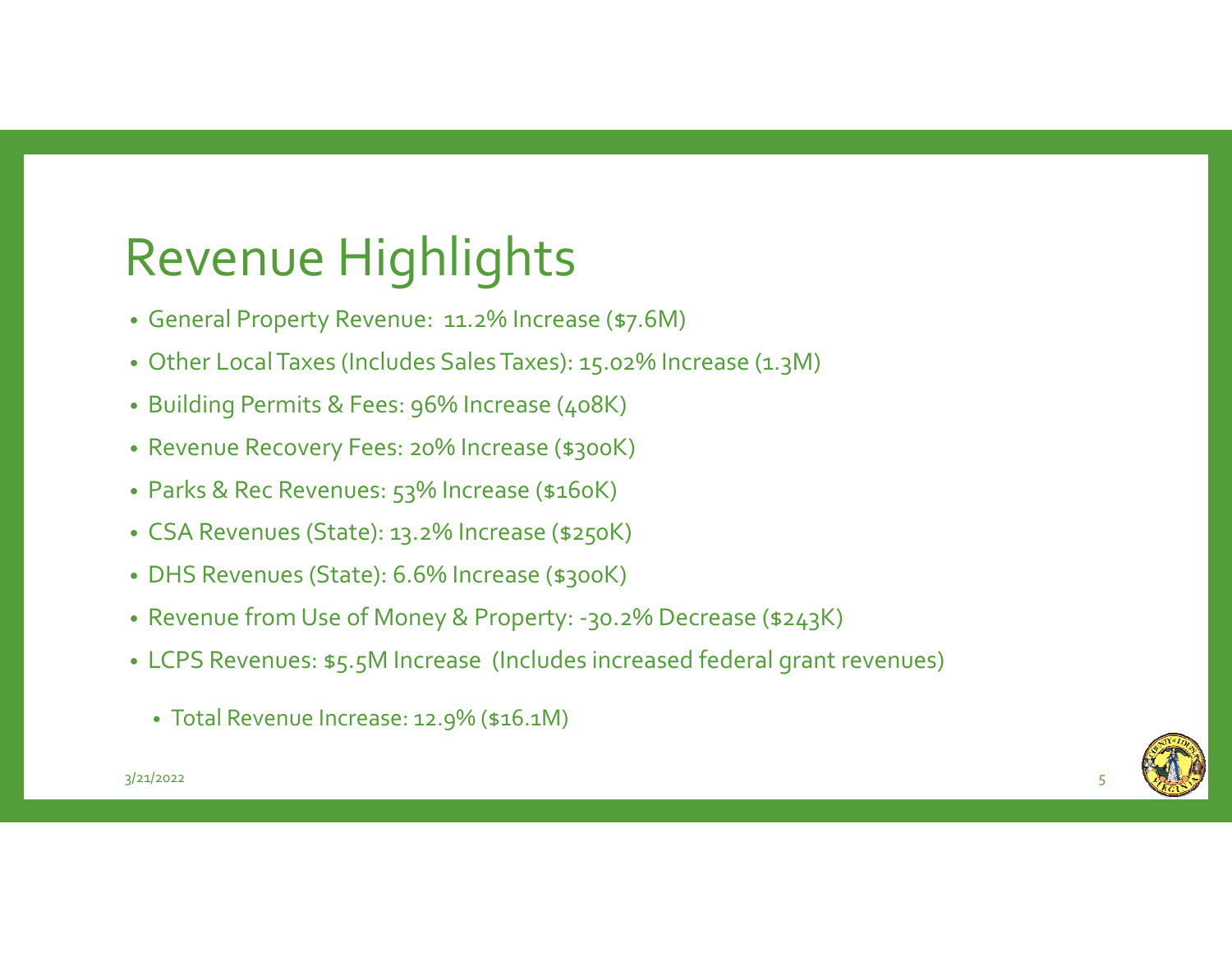# Expenses



General Government Administration

- Judicial Administration
- Public Safety
- General Services
- **Health and Welfare**
- 
- **Parks, Recreation, and Cultural**
- Community Development
- Non-departmental
- Debt Service
- Capital Projects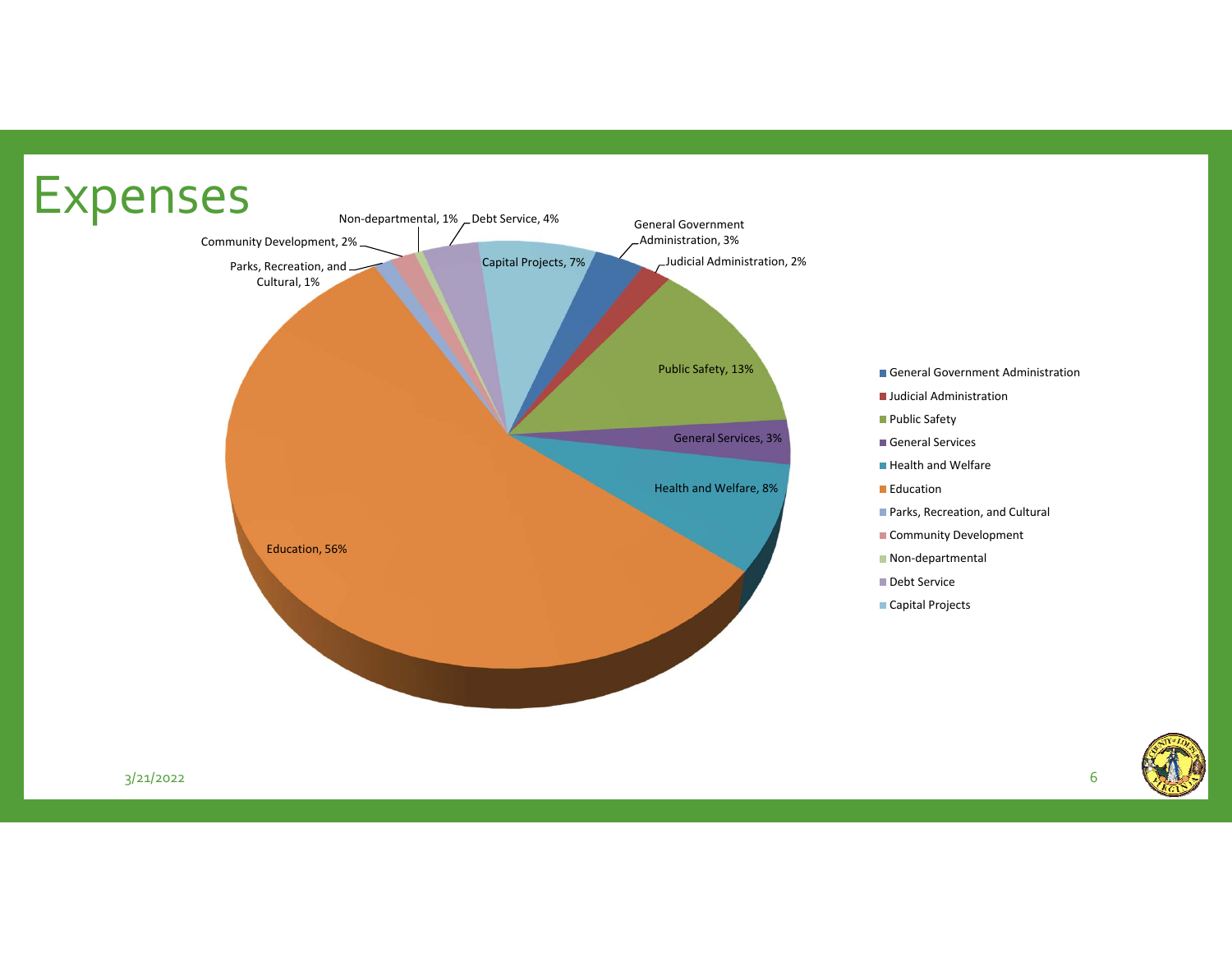## Expenditure Highlights ‐ Operating

- 12.2% increase in Health Insurance County and School
- 4% Additional Health Insurance Increase for Employee Portion‐County/Schools
- VRS Rate Increase from 8.51% to 10.07%
- 5% staff compensation increase
- 12 Additional positions included (6 for Sheriff); plus moves two PT to one FT position
- Sheriff/FEMS Add'l \$591K for FEMS salary compression ; Add'l overtime funds
- Increased Maintenance Costs, Contractual Services, Vehicle Repairs, Insurance costs
- CSA/DHS: \$100K increase in Services Costs; offset partially with state/federal funding
	- Total Expenditure Increase \$17.2M

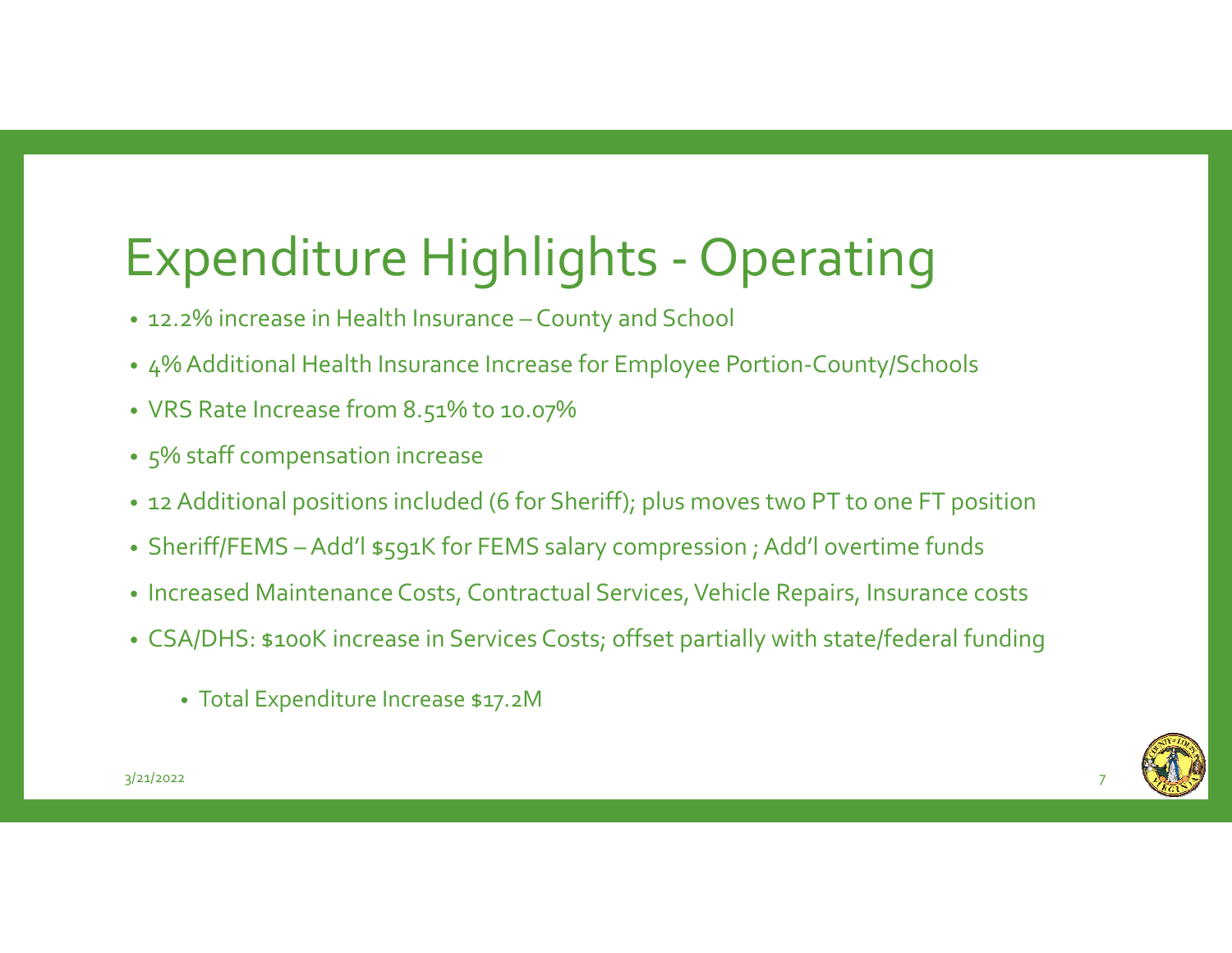#### OutsideAgencies

#### • Total Increase: \$221K

- Includes \$146K Increase for CVRJ & RJC
- > \$13K Increase for Dept. of Health
- \$13K Increase for Louisa Resource Council
- \$10K Increase for Region <sup>10</sup>
- \$39K Other Agency Requests

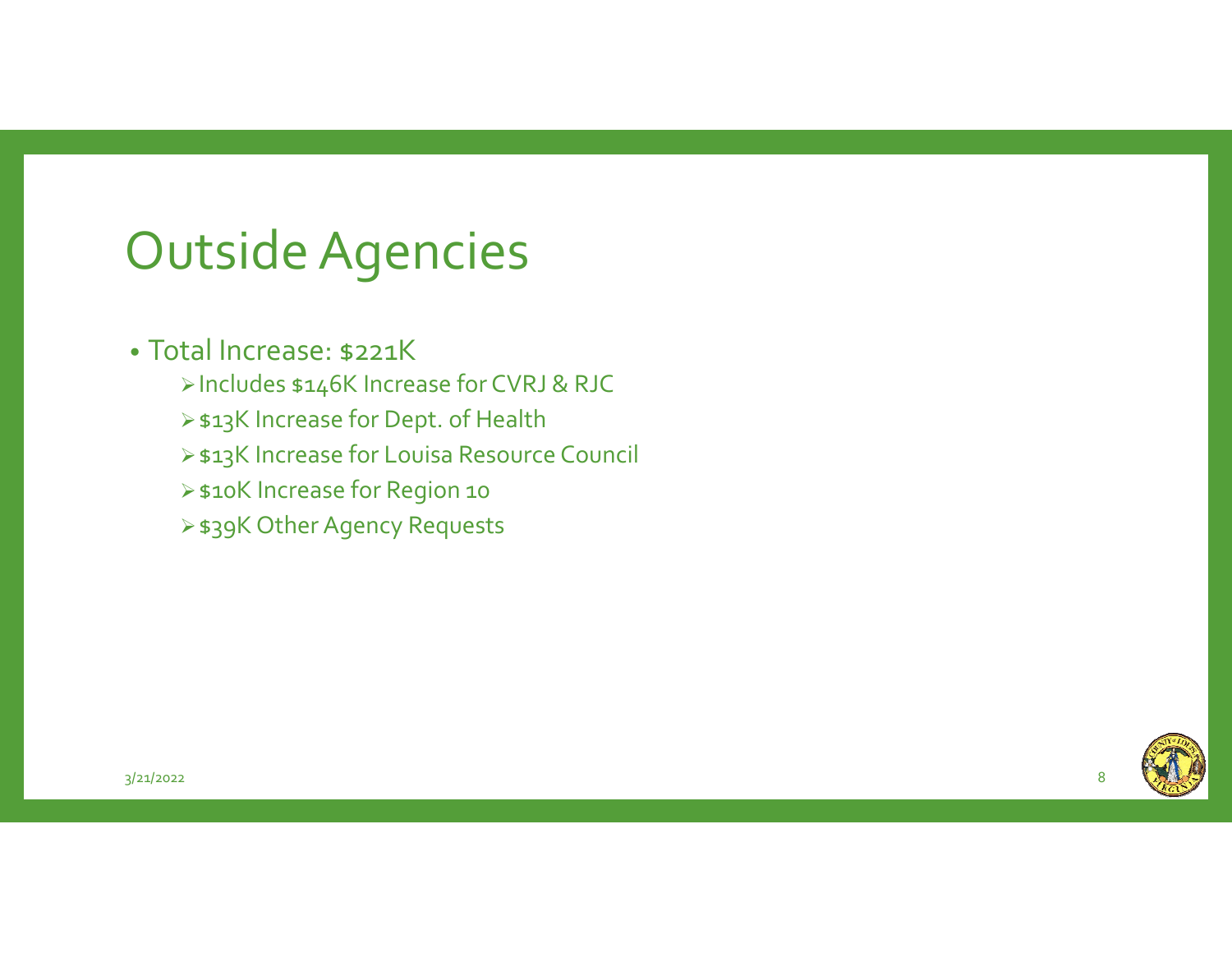## Expenditure Highlights ‐ Schools

- Compensation (5%), Scale & Step Increases
- 12.2% Health Insurance Increase, plus Employee portion of Increase
- Additional Position(s) Custodian
- Total Increase: \$8.2M (less increased revenues of \$5.5)
	- Net Difference <sup>=</sup> \$2.7M

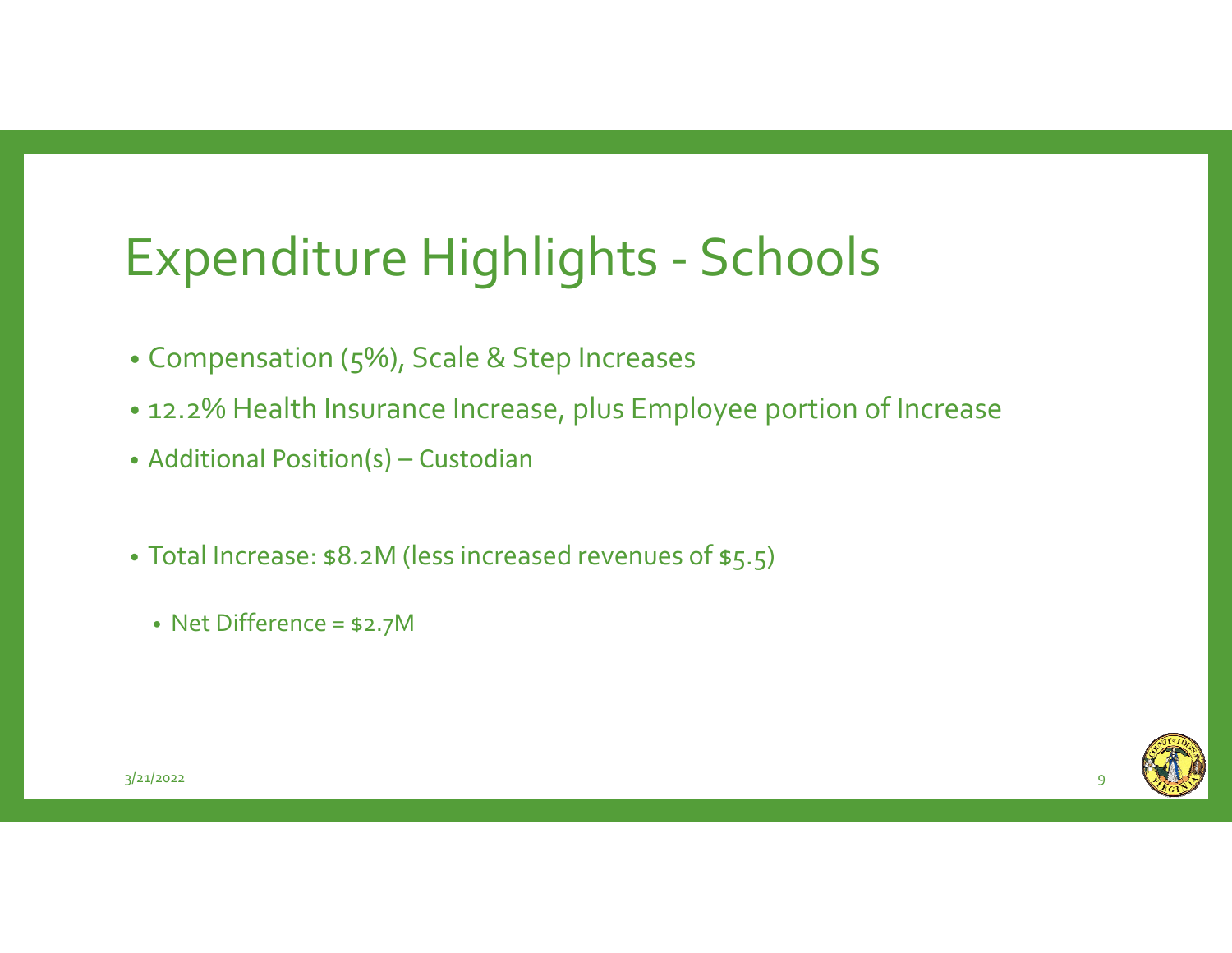## Expenditure Highlights – Capital

- Firefly Fiber Broadband Project ‐ \$3M
- LouisaWastewater PlantAmmonia‐NitrogenUpgrade: \$250K
- Bowler's Mill Dam Improvements: \$250K
- SheriffVehicle Replacements: \$565K
- FEMSApparatus Replacements: \$1.3M
- Holly Grove EMS Tower \$1M
- Aquatic Facility: \$400K
- LCPS: \$2.3M for buses, technology, equipment, Baseball Complex, CTTE Center design
- Moved Several Capital projects from FY23 CIP; included in different years

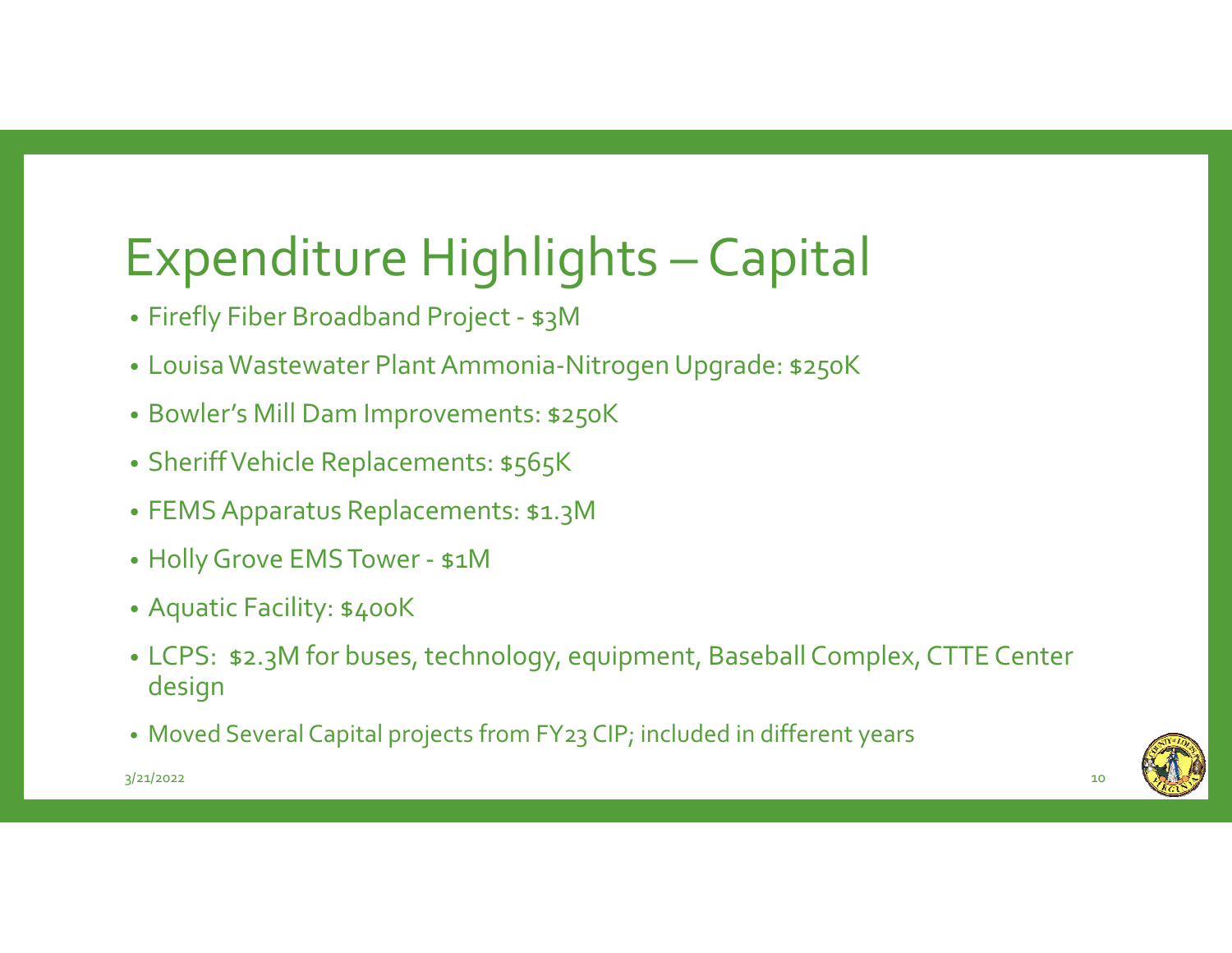#### Fund Balance Detail

| <b>Impact of FY23 Proposed Budget</b>   | 5,702,574      |
|-----------------------------------------|----------------|
| <b>Recommended - FY23</b>               | (4, 270, 367)  |
|                                         |                |
| <b>Available Fund Balance</b>           | 9,972,941      |
| FY22 Pending Usage & Transfers          |                |
| FY22 Usage and Transfers                | (10, 307, 061) |
| <b>OPEB</b> / Accrued Leave Liabilities | (15, 562, 936) |
| <b>Other Assigned Funds</b>             | (1,986,345)    |
| <b>NAPS Fund</b>                        | (15,800,000)   |
| <b>Cash Flow Requirements</b>           | (12,000,000)   |
| <b>Audited Fund Balance</b>             | 65,629,283     |

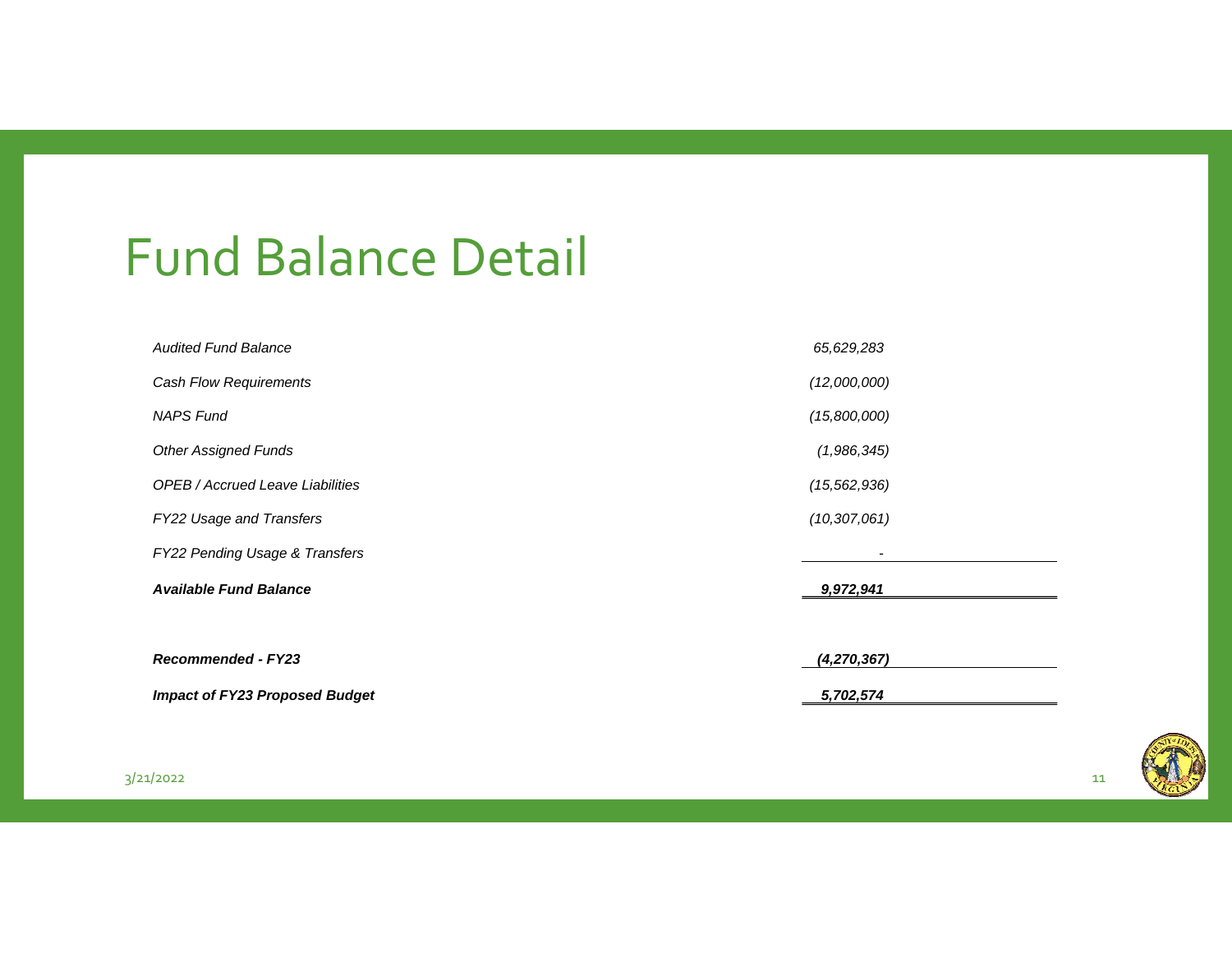#### CurrentTax Rates



\*\*Orange County charges an \$.11 Fire & EMS District fee per \$100 assessed value



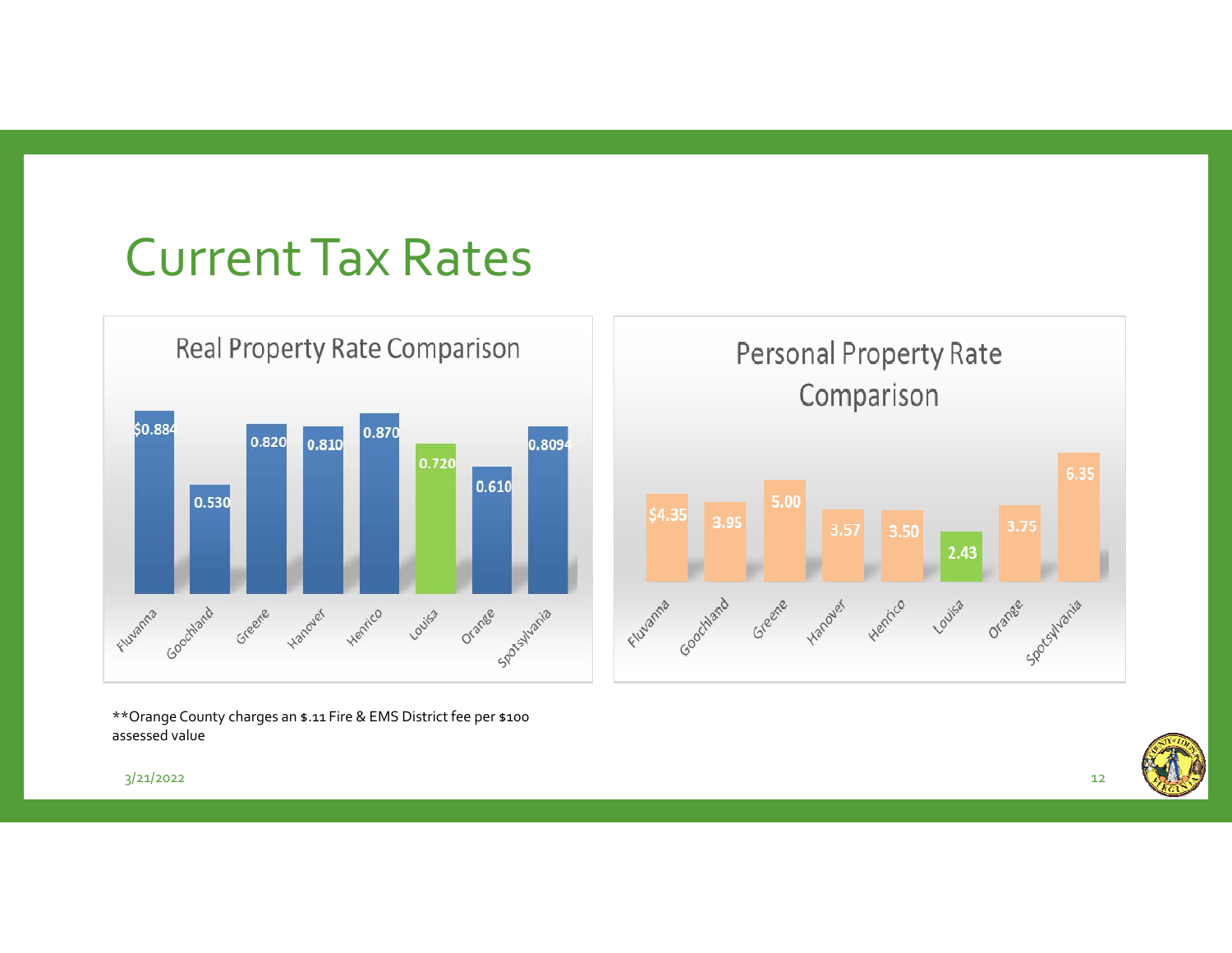# Projections

| As of 3/21/2022                                                                    |              | FY2022 Budget    |            | FY2023 Requested | FY2024 Projected |             |
|------------------------------------------------------------------------------------|--------------|------------------|------------|------------------|------------------|-------------|
| <b>Total Revenues</b>                                                              |              | $125,635,563$ \$ |            | 141,793,778 \$   |                  | 139,964,840 |
| <b>Total Operational Expenses</b>                                                  | \$           | $121,414,126$ \$ |            | 135,223,170 \$   |                  | 140,557,282 |
| <b>Operating Surplus</b>                                                           | \$           | 4,221,437        | $\sqrt{S}$ | 6,570,608        | $\mathcal{S}$    | (592, 442)  |
|                                                                                    |              |                  |            |                  |                  |             |
| Requested CIP expenses                                                             | $\mathsf{S}$ | 7,414,840 \$     |            | 10,840,975 \$    |                  | 49,644,791  |
| *Plans are for \$30M debt issuance in FY2024; This amount may need to be increased |              |                  |            |                  |                  |             |

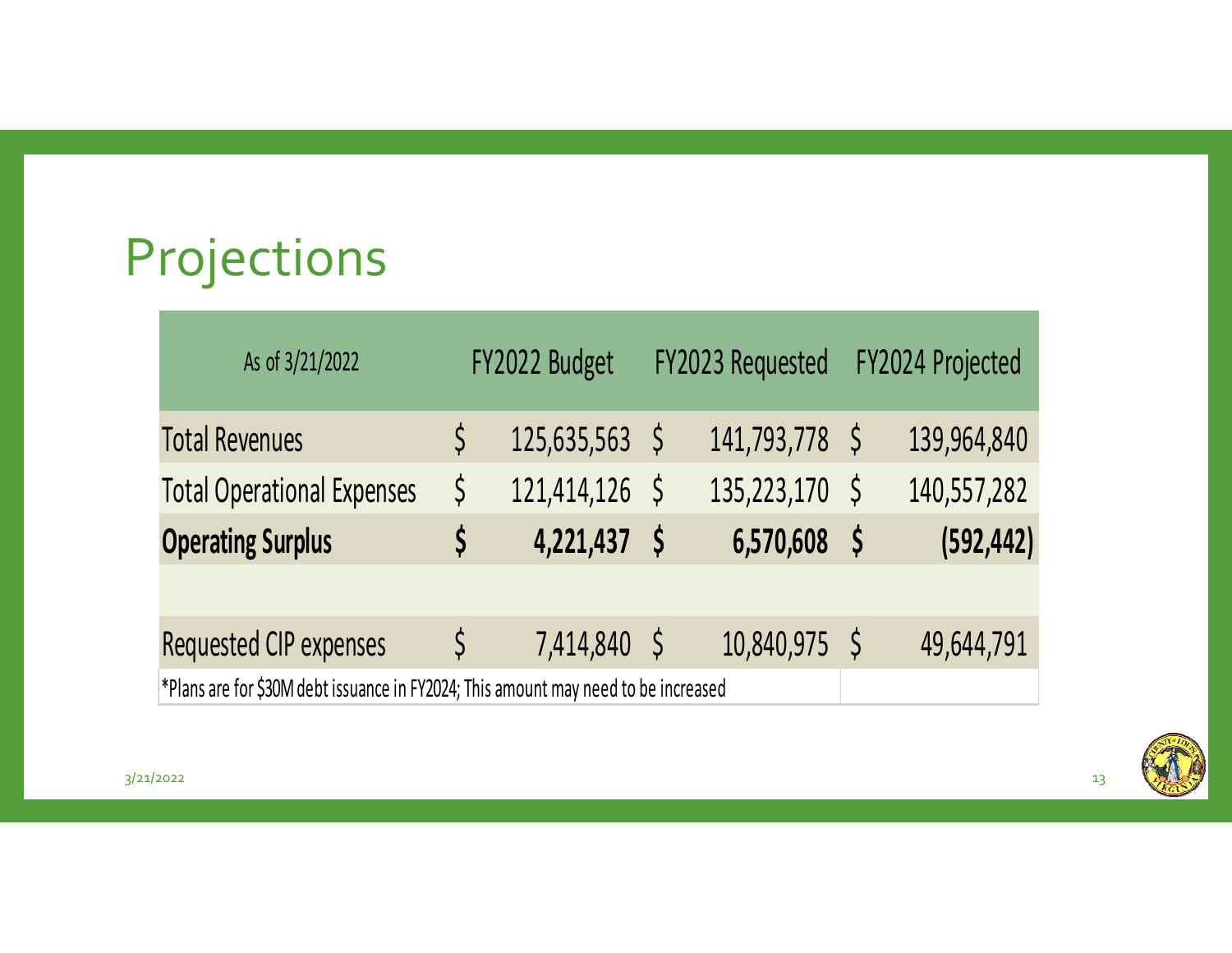#### Moving Forward

- Education revenues are not finalized.
- Other state revenues are to be determined
	- Compensation Board‐funded positions
	- Children's Services Act
	- Human Services Programs (DHS)
- Capital Projects Discussions